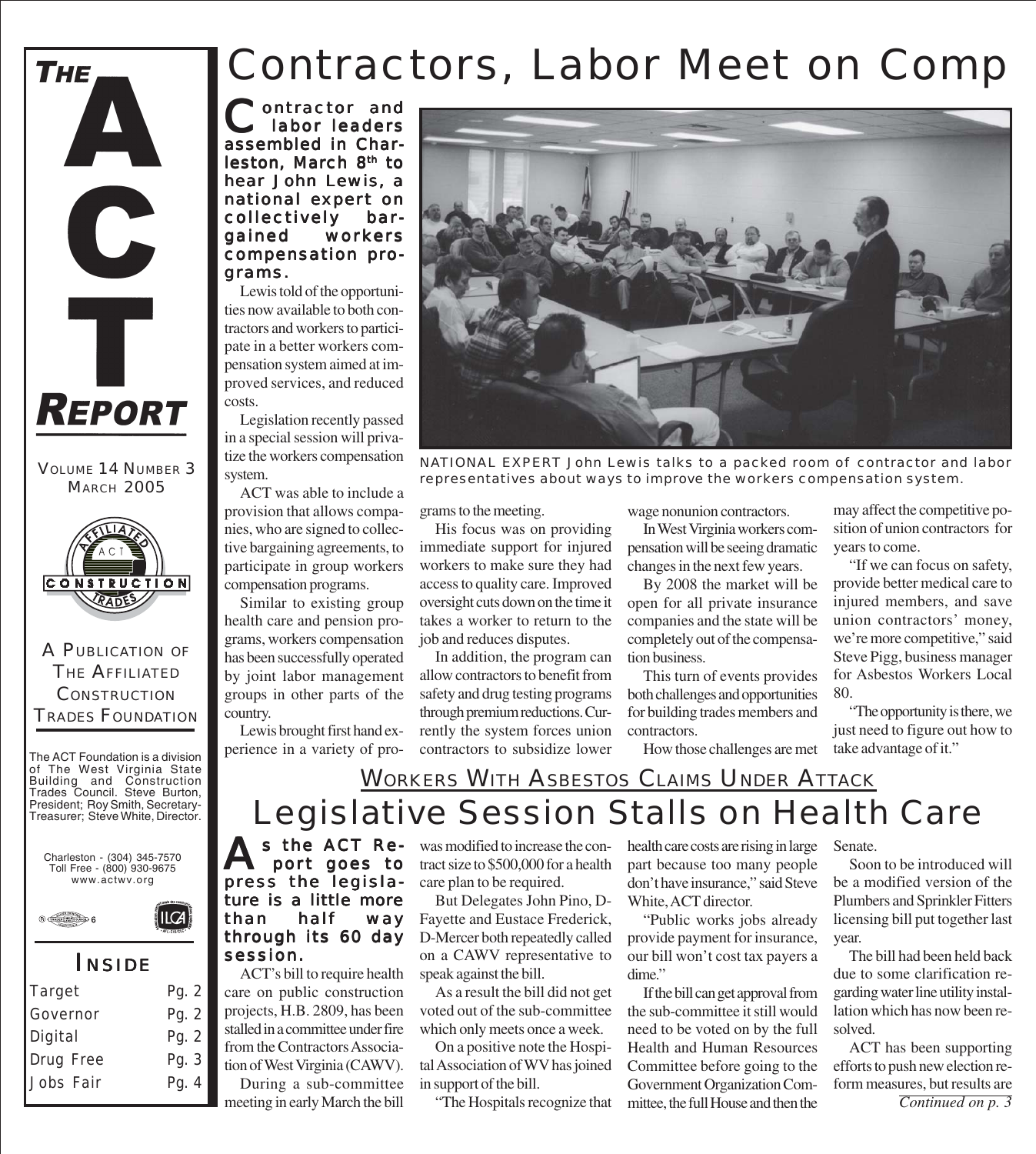### PAGE 2 *THE ACT REPORT* MARCH 2005

## Target Calls Local Building Trades Workers **ELECTRONIC BIDDING USED**

### Target under-<br>
stands where the best deals can be found.

That's why Target had their general contractor ask the North Central WV Building Trades Council for a list of contractors to bid their new store in Morgantown last year.

Major retailers in the past have had a bad habit of importing contractors and workers to build new stores.

The general contractor for the 126,000 square foot retail store was Elford Inc. from Columbus, Ohio.

The Trades Council was first contacted last February.

According to Natalie Stone, executive director of the Council, all sub-contractors needed to be pre-certified before they were allowed to bid the project.

The first round of bids started in May.

Elford used an electronic bidding, or e-bid, method. Which is very different from the traditional bidding process.

Instead of contractors submitting their bid by a certain time, pre-certified bidders were assigned a pre-qualification number.

With that number contractors went on-line to submit their bids, while at the same time seeing what other contractors were bidding.

"It is similar to eBay's online auctions," said Stone. "As the time limit runs out you can see what the current low bid is and decide if you want to submit a lower bid."

Stone also pointed out that materials were sometimes not included in the bid package.

Because of their national purchasing power Target looks at pricing for materials and decides if they want to supply their own.



*"LINED UP in front of the new Target store in Morgantown are some of the local union building trades workers who built the 126,000 square foot project."*

The project was recently completed on-time and within budget using local union trades.

"Unfortunately the site prep was not part of the package and had been done nonunion before the project started," said Stone. "But all the trades got their work once we started to work with the general contractor.

"We really appreciate Target's commitment to use local workers and we certainly encourage local workers to shop at this Target store."



*Governor Joe Manchin attends the March meeting of the West Virginia State Building Trades Executive Board to discuss legislative and other issues. "We appreciate the Governor's willingness to work with construction workers," said Bill Dean, President of the Upper Ohio Valley Building Trades. "Meetings like this help us all focus on the same goal of good jobs with benefits for local workers."*

# North Central WV Digital Plan Room

### The first digital plan room in the state has started in Fairmont, WV.

Created by the Construction Employers Association of North Central WV the on-line plan room is a new service available to union contractors and associated industries within West Virginia and surrounding areas of Ohio, Pennsylvania and Kentucky.

The completely digital plan room provides access to on-line project drawings, specifications, addenda, bidders lists and apparent low bidders. All information is updated daily and

posted to the web site.

"Through our web site we are able to make this information available 24 hours a day, seven days a week," said Bob Worcester, executive director of the association.

Large and small format reproductions are available and will be shipped on request.

A free two-week trial period is being offered for those interested in the service.

Complete detailed information is available by visiting their web site at www.ceawv.com or by calling 304/367-1290 between 8:00 a.m. and 5:00 p.m., Monday thru Friday.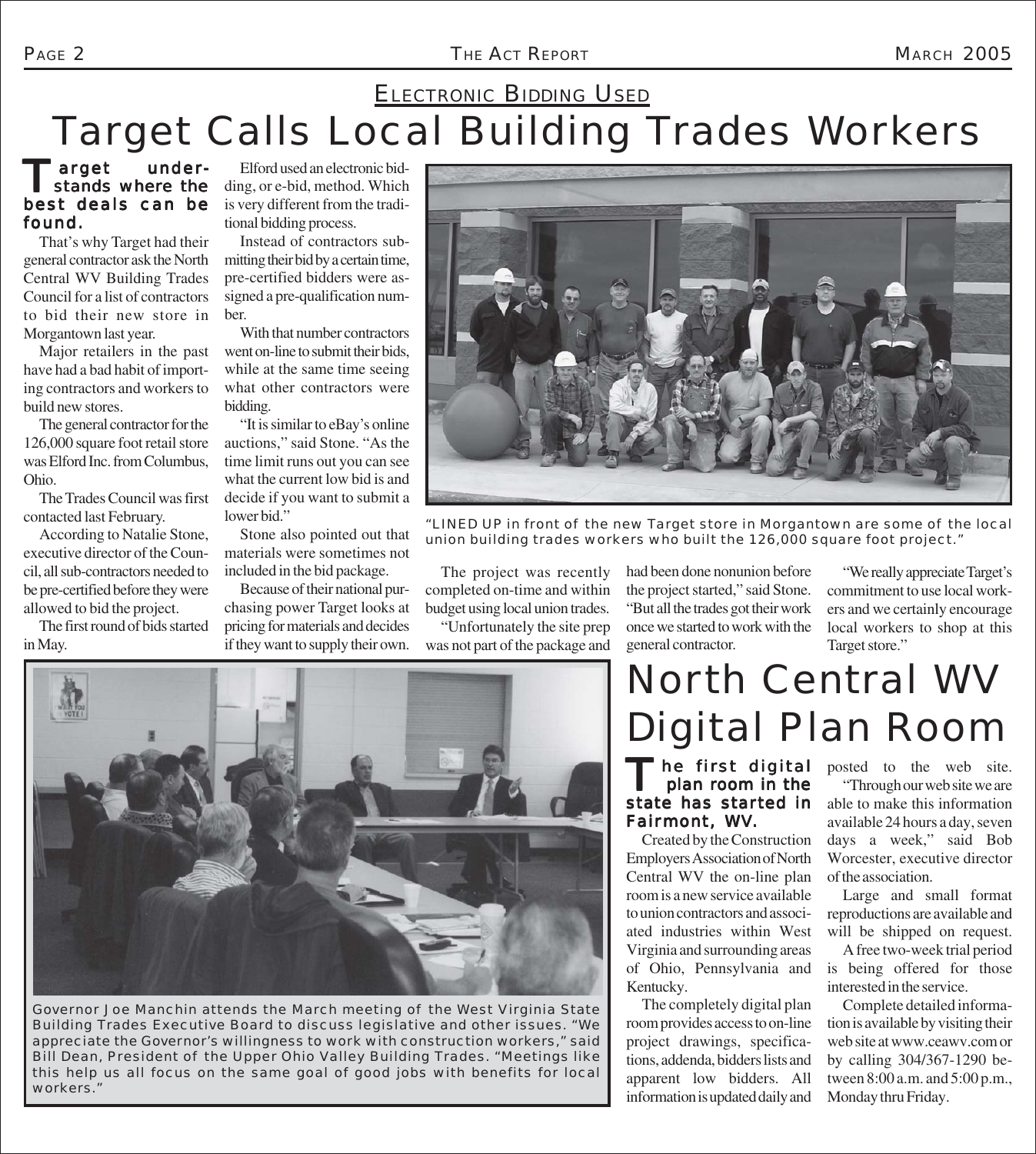# Drug Free Construction Workplace Promoted

Thanks to actions<br>by the ACT Foundation union general contractors may soon be able to see a reduction on their workers compensation premiums.

ACT was able to include, in legislation passed last year, language to allow a discount for companies who have drug testing programs.

In April the state Workers Compensation Commission will start a pilot program to test the relationship between work site drug tests and safety.

Included in the test group will be any general contractor that chose to meet the requirements.

Those requirements closely follow the tough standards already used by many joint Labor-Management programs in the

## *Legislative*

#### *CONTINUED FROM P. 1*

slow. A bill to regulate so called "527" groups (S.B. 245/H.B. 2485) prohibits corporations from financing "issue ads" that target candidates shortly before an election and requires full disclosure from sponsors of ads and mailers that name a candidate.

The Clean Elections pilot project (S.B. 247/H.B. 2486) will allow a few volunteers to use an alternative way to finance their state House or Senate election campaign.

The pilot project is aimed at getting information on how voter-owned, publicly-financed elections would work in West Virginia like it has in Maine, Arizona and other states.

A variety of legal issues have dominated much of the session.

hanks to actions unionized sector of the construction industry.

> Also included in the test group will be Nursing Facilities and Oil and Gas Production.

> "We have always insisted that safety is key to solving any long term problems in our workers compensation system," said Roy Smith, Secretary-Treasurer of the WV State Building Trades.

"We believe the Comp system should reward safety."

Patterned after a program already in effect in Ohio the West Virginia initiative will offer a five percent discount in workers compensation premiums for those who apply and meet the standards.

Those standards will be tough, according to Jim Cerra, Executive Director of the Kanawha Valley Builders and also with the Labor Education and Development (LEAD) program.

Governor Manchin has proposed two legal major reforms. One is to change the rules about who pays for an injury when more than one party is found at fault.

'Joint and several liability' laws make sure an injured person gets their claimed paid, even if some of the at fault parties don't have funds.

T h e Manchin proposal would require those  $\equiv$ 

that are 25 percent or less at fault to only pay their share, leaving the injured person short if the other companies filed bankruptcy.

Industry wants an even higher

*INSTRUCTING A GROUP during an OSHA ten hour class is Chuck Ranson, apprenticeship coordinator for Plumbers and Pipe Fitters Local 625, Charleston. The students are a mixture of journeymen from all the crafts. Classes are scheduled by LEAD every month, two consecutive evenings on a voluntary basis.*

Cerra participated in the drafting of the pilot program and brought years of safety experi-

#### threshold of 50 percent.

Also on the Governors agenda is the elimination of what are called 'third party bad faith' law suits.

*CALL YOUR DELEGATES AND SENATORS. ASK THEM TO SUPPORT HEALTH CARE ON PUBLIC WORKS JOBS - H.B. 2809. I T COSTS TAX PAYERS NOTHING AND SUPPORTS COMPANIES WHO ARE PART OF THE HEALTH CARE SOLUTION. TOLL FREE 1-877-565-3447 1-877-565-3447 AND LEAVE <sup>A</sup>*

> an insurance company refuses to pay, not to their client, but to the person who was injured by the client.

Insurance companies claim West Virginia's law is driving up ence to the table.

"We've learned what a good program must have," said Cerra.

premiums costs and promise to refund millions to insurance policy holders if the suits are outlawed.

However, lawyers argue insurance companies would have

> no motivation to pay claims and without access to the courts consumers would be defenseless.

Industry leaders are also pushing for changes to the way asbestos and silicosis cases are

handled claiming settlements are going to those without severe injury. Corporate lobbyists want to revamp the legal process for these claims.

Also under attack is the 'de-

"We were able to get more drugs added to the testing list with spe-*Continued on p. 4*

liberate intent' law that allows an employee to sue in the case of an injury if the employer knew about a safety hazard and ignored it.

Currently workers compensation law prevents an employer from being sued except in such serious cases where the employer can be shown to disregard common safety practices.

Perhaps one of the biggest issues still to see much debate is allowing the four race tracks in the state to have table gaming facilities.

A bill has been introduced that would allow the residents of each county where an existing facility is located to vote on the table games issue.

A new Pennsylvania law to allow competing slot machines will cause future budget losses according to racing industry representatives.

This legal action is used when

*MESSAGE.*